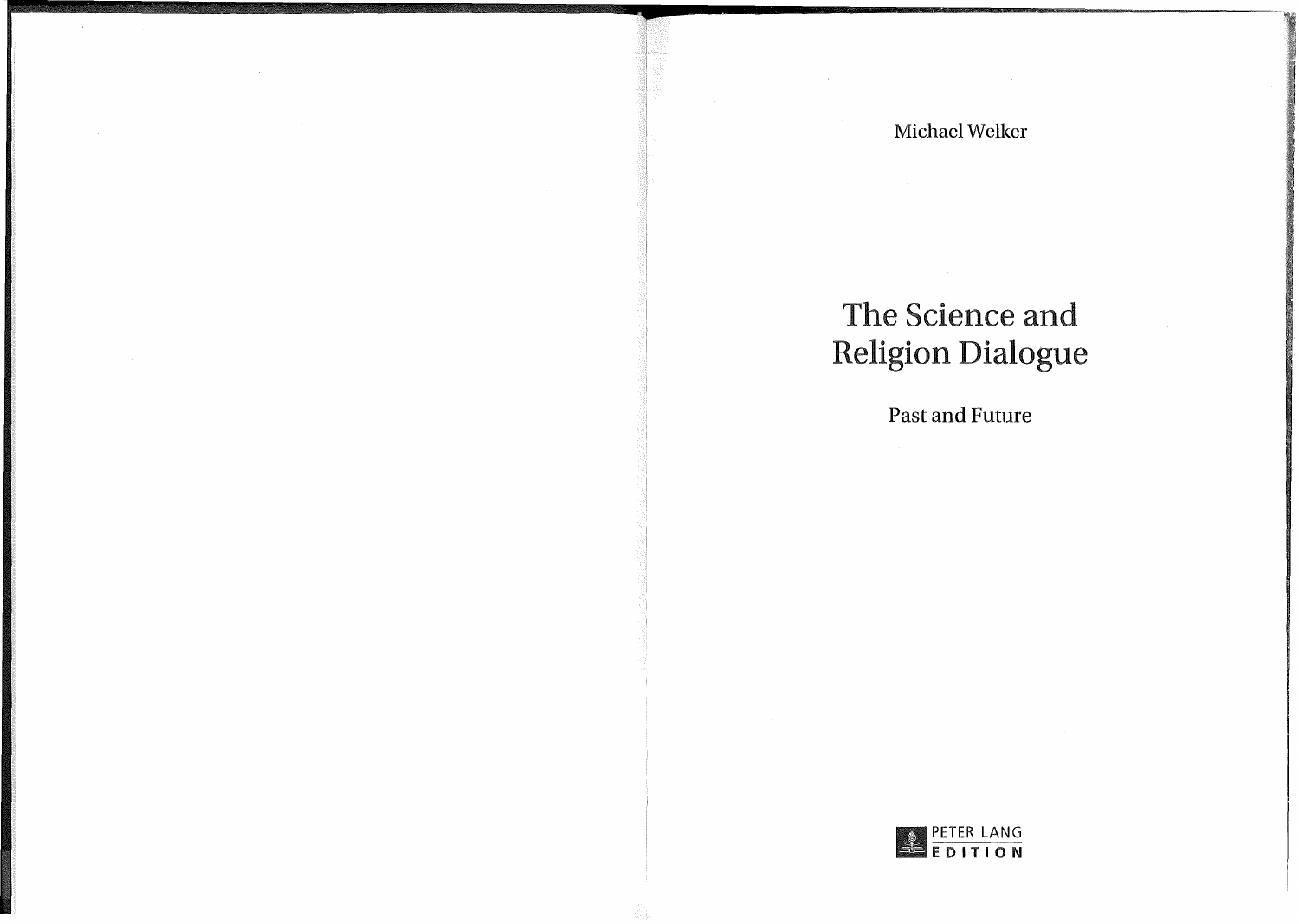#### **Bibliographic Information published by the Deutsche Nationalbibliothek**

The Deutsche Nationalbibliothek lists this publication in the Deutsche Nationalbibliografie; detailed bibliographic data is available in the internet at http://dnb.d-nb.de.

### **Library of Congress Cataloging-in-Publication Data**

The science and religion dialogue : past and future / [edited by] Michael Welker. - 1 [edition]. pages cm ISBN 978-3-631-65185-8 1. Religion and science-Congresses. I. Welker, Michael, 1947 editor. BL241.S3185 2014 201' .65-dc23

2014025690

Cover illustration: © gdw-design Heidelberg, Universitat Heidelberg

ISBN 978-3-631-65185-8 (Print) E-ISBN 978-3-653-04874-2 (E-Book) DOI 10.3726/978-3-653-04874-2

© Peter Lang GmbH Internationaler Verlag der Wissenschaften Frankfurt am Main 2014 All rights reserved. Peter Lang Edition is an Imprint of Peter Lang GmbH.

Peter Lang - Frankfurt am Main · Bern · Bruxelles · New York · Oxford · Warszawa · Wien

All parts of this publication are protected by copyright. Any utilisation outside the strict limits of the copyright law, without the permission of the publisher, is forbidden and liable to prosecution. This applies in particular to reproductions, translations, microfilming, and storage and processing in electronic retrieval systems.

This publication has been peer reviewed.

www.peterlang.com

### Contents

| I. Celebrating the Past - Shaping the Future                           |
|------------------------------------------------------------------------|
| Thomas Pfeiffer                                                        |
| Michael Welker                                                         |
| John M. Templeton, Jr                                                  |
| Stephen Post                                                           |
| Michael Murray                                                         |
| II. On the Engagement of Science and Religion                          |
| Hans Joas                                                              |
| Martin A. Nowak                                                        |
| John Polkinghorne                                                      |
|                                                                        |
| III. The Science and Theology Dialogue I: Multi-Year Research Projects |
| John Polkinghorne                                                      |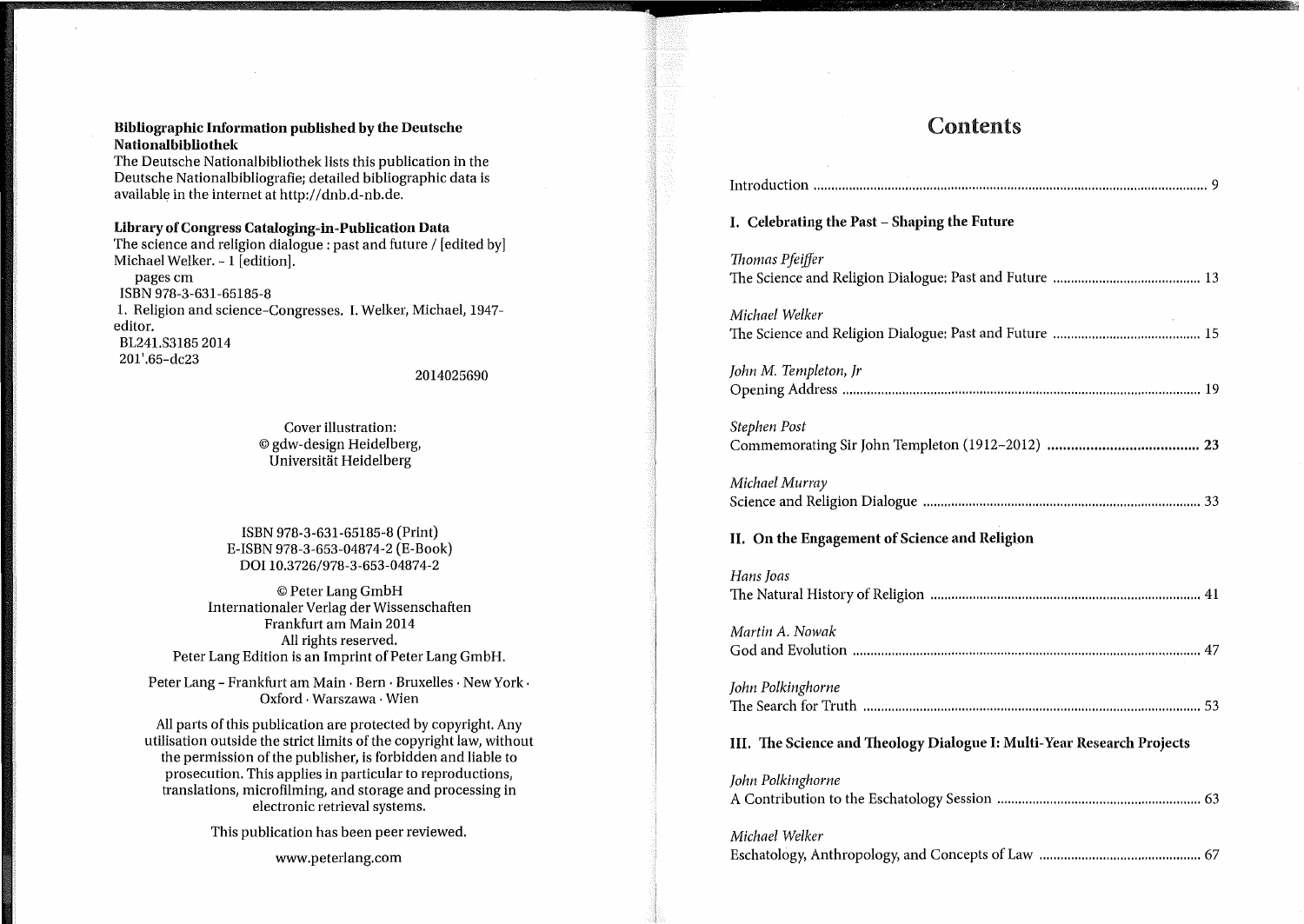$\mathcal{A}^{\mathcal{A}}$ 

### 6 Contents

| Denis R. Alexander<br>The Faraday Institute for Science and Religion - the First Seven Years  73 |
|--------------------------------------------------------------------------------------------------|
| Friederike Nüssel, Robin Lovin                                                                   |
| Ted Peters                                                                                       |
| Robert John Russell<br>Scientific Cosmology and the Theologies of Creation and Redemption  107   |
| IV. The Science and Theology Dialogue II: Multicontextual Dimensions                             |
| Cyril Hovorun                                                                                    |
| Niels Henrik Gregersen<br>The Role of Thought Experiments in Science and Religion  129           |
| J. Wentzel van Huyssteen<br>A Postfoundationalist Approach to Theology and Science  141          |
| Willem B. Drees                                                                                  |
| V. Astronomy and Mathematics                                                                     |
| Chris Impey                                                                                      |
| Matthias Baaz                                                                                    |
| VI. Physics and Biology                                                                          |
| G. A. D. Briggs                                                                                  |

| Simon Conway Morris<br>If the Evolution of Intelligence is inevitable,                                                                                    |  |
|-----------------------------------------------------------------------------------------------------------------------------------------------------------|--|
| Günter P. Wagner<br>The Use of Metaphors when Talking about the Nature of Organisms  233                                                                  |  |
| VII. Religious Ethics and Philosophical Theology                                                                                                          |  |
| Kelly James Clark                                                                                                                                         |  |
| William Schweiker<br>Freedom within Religion. Religious Ethics and Social Life  257                                                                       |  |
| VIII. Philanthropic Investment and the Future Generations:<br>Three (of Sixty) Winners of the John Templeton Award<br>for Theological Promise (2007-2011) |  |
| Jan Stievermann<br>The Templeton Award and Professional Development for                                                                                   |  |
| Daniel Munteanu<br>"The Divine Fire in All Things" - Orthodox                                                                                             |  |
| Eva Harasta                                                                                                                                               |  |
|                                                                                                                                                           |  |

Contents 7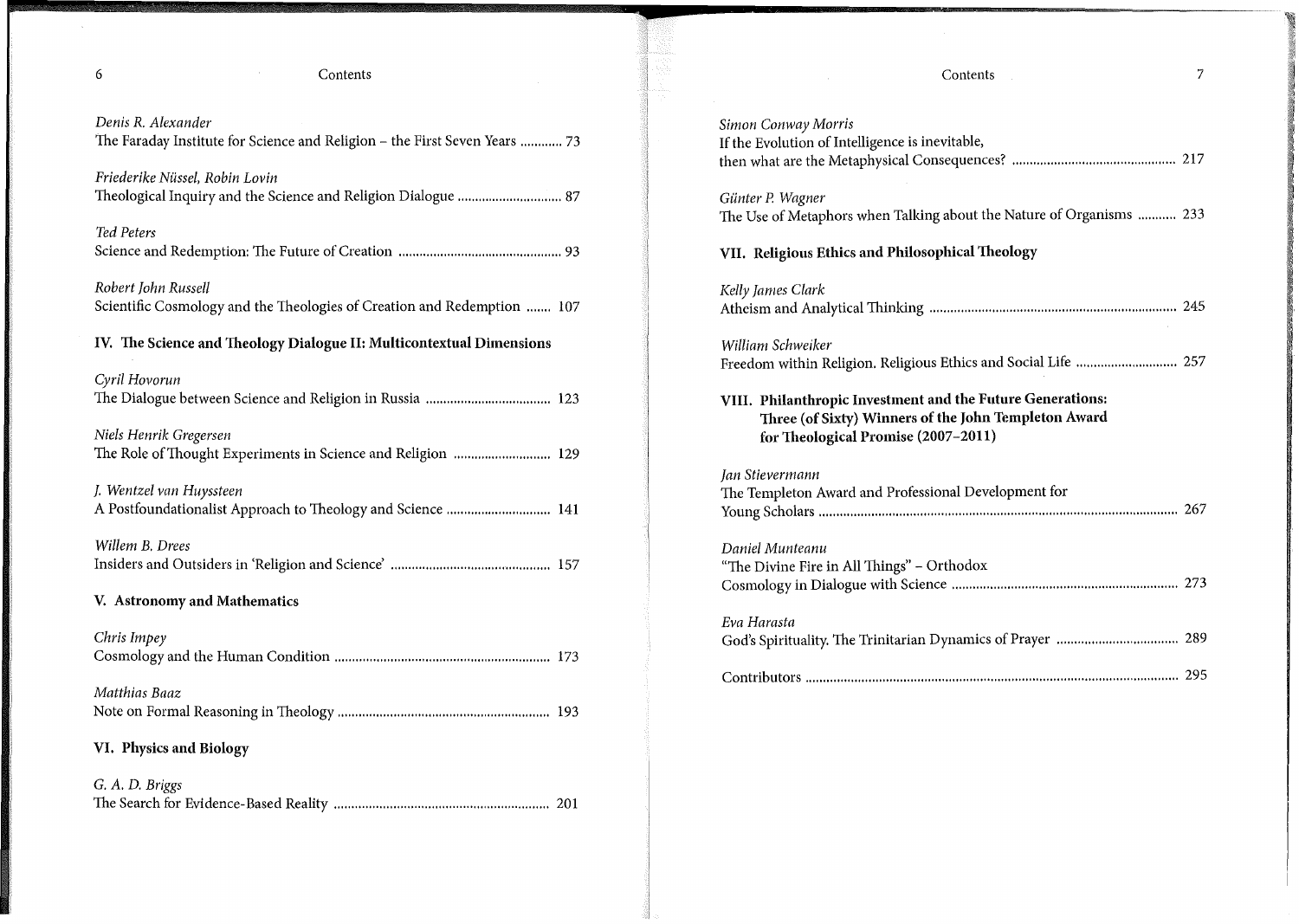### Introduction

This book documents a four-day conference in commemoration of the **100th**  anniversary of the birth of Sir John Templeton and of the 25<sup>th</sup> anniversary **of the establishment of his John Templeton Foundation.** It brought together about 60 active participants, most of them leading scholars, from many countries and many academic fields, who have been engaged in the "Science and Religion Dialogue" or, as some preferred to say, the "Science and Theology Dialogue" in the last two or three decades. The book reports on multi-year international and interdisciplinary research projects at leading institutions as well as on the Foundation's strong support of upcoming generations of researchers.

The conference started on 25 October 2012 with a public event **in the Great Hall of the University of Heidelberg, Germany.** It continued the following days at the **Internationales Wissenschaftsforum der Universitat Heidelberg (IWH)**  with presentations and discussions among the scholars. The complete conference was streamed and documented on the web. In the first year, it has already been visited over 11,000 times. This book documents the main results of the event, which was planned and orchestrated by the **Forschungszentrum Internationale und Interdiszipliare Theologie (FIIT) Heidelberg** in a readable form.

On the first day, in honor of Sir John Templeton and the two anniversaries mentioned above, addresses were given by John M. Templeton, Jr., President of the JTF, Stephen Post and Michael Murray, and from the Vice-President of the University of Heidelberg, Thomas Pfeiffer and Michael Welker, director of the FIIT. These addresses were followed by three lectures addressing the general topic:

### **On the Engagement of Science and Religion,**

- 1. Hans Joas (University of Freiburg and University of Chicago): *The Natural History of Religion;*
- 2. Martin Nowak (Harvard University): *God and Evolution;*
- 3. John Polkinghorne (Cambridge University): *The Search for Truth.*

The following days, presentations were given and discussed on the sub-topics:

### **The Science and Theology Dialogue. Multi-Year Research Projects**

John Polkinghorne and Michael Welker spoke about multi-year projects on topics of Eschatology, Anthropology and Concepts of Law, which they had chaired